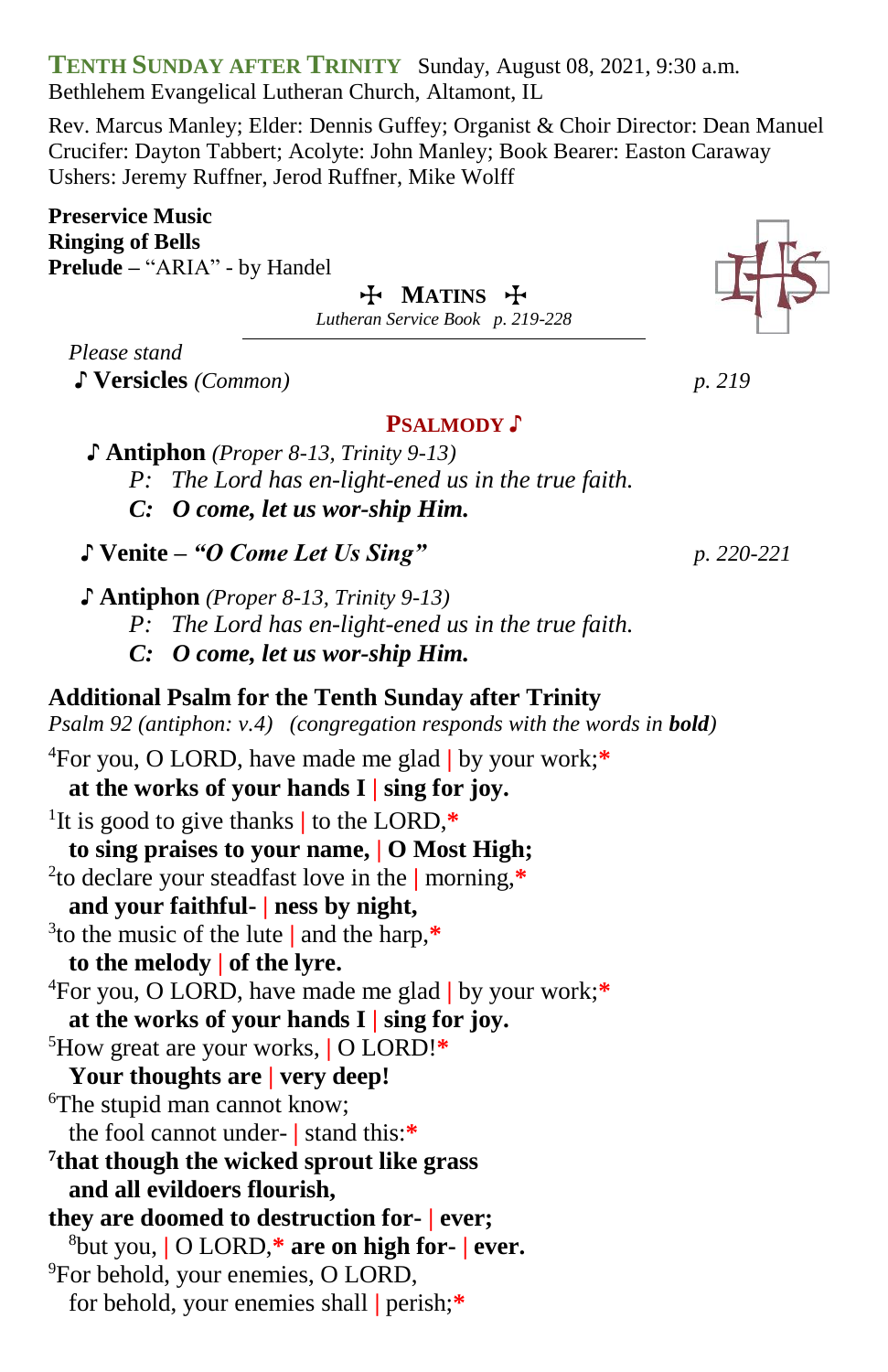**all evildoers shall be | scattered.** <sup>10</sup>But you have exalted my horn like that of the **|** wild ox;**\* you have poured over me | fresh oil.** <sup>11</sup>My eyes have seen the downfall of my **|** enemies;**\* my ears have heard the doom of my evil as- | sailants.** <sup>12</sup>The righteous flourish like the **|** palm tree**\* and grow like a cedar in | Lebanon.** <sup>13</sup>They are planted in the house **|** of the LORD;**\* they flourish in the courts | of our God. Glory be to the Father and | to the Son\* and to the Holy | Spirit; as it was in the be- | ginning,\* is now, and will be forever. | Amen.** <sup>4</sup>For you, O LORD, have made me glad **|** by your work;**\* at the works of your hands I | sing for joy.**

*(Please be seated)*

**Office Hymn LSB #644** *The Church's One Foundation*

### **READINGS**

### **Readings from Holy Scripture**

P: A reading from Jeremiah the eighth chapter.*Jeremiah 8:4-12* 4 "You shall say to them, Thus says the LORD: When men fall, do they not rise again? If one turns away, does he not return? <sup>5</sup>Why then has this people turned away in perpetual backsliding? They hold fast to deceit; they refuse to return. <sup>6</sup>I have paid attention and listened, but they have not spoken rightly; no man relents of his evil, saying, 'What have I done?' Everyone turns to his own course, like a horse plunging headlong into battle. <sup>7</sup>Even the stork in the heavens knows her times, and the turtledove, swallow, and crane keep the time of their coming, but my people know not the just decrees of the LORD. <sup>8"</sup>How can you say, 'We are wise, and the law of the LORD is with us'? But behold, the lying pen of the scribes has made it into a lie. <sup>9</sup>The wise men shall be put to shame; they shall be dismayed and taken;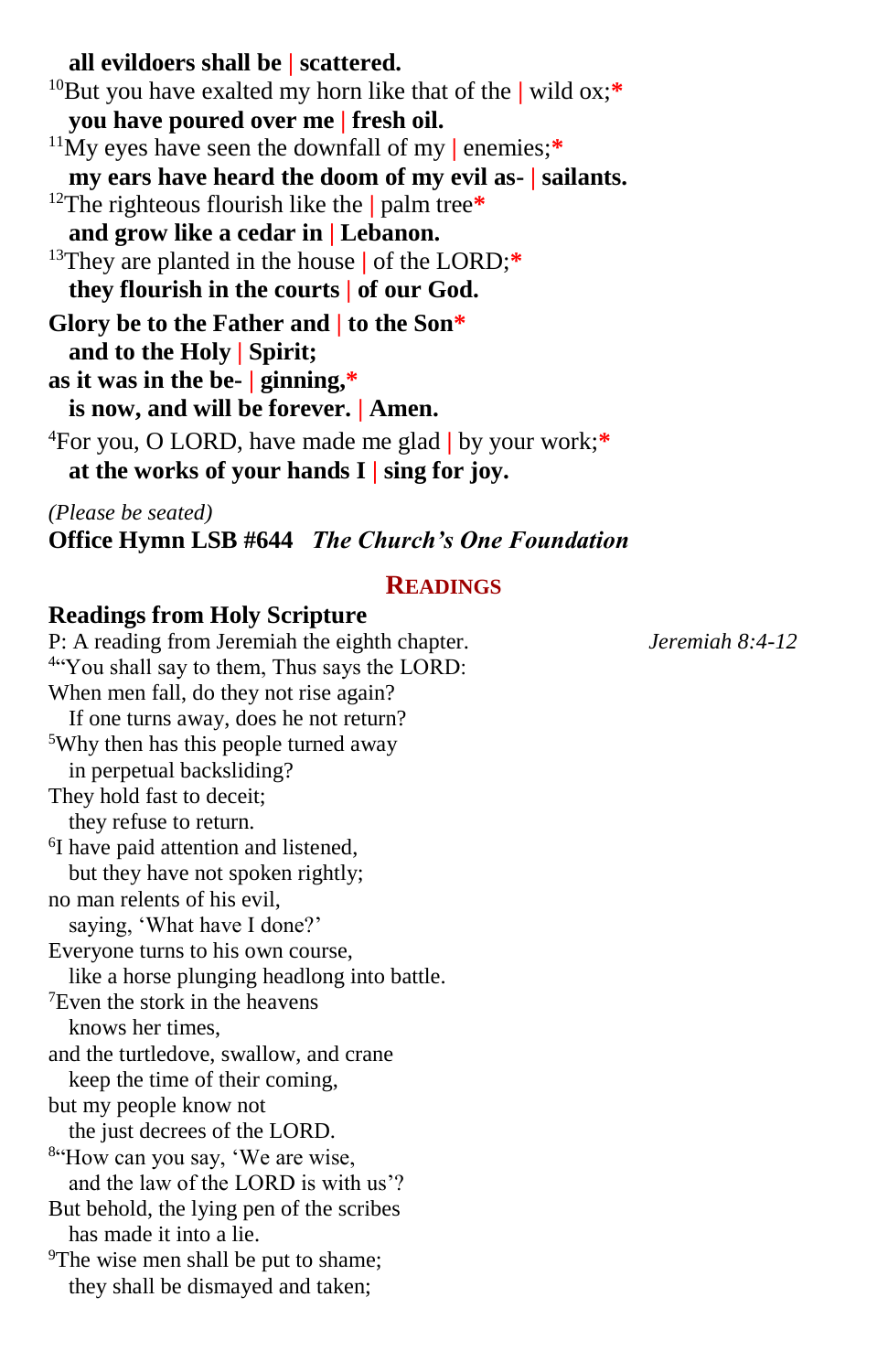behold, they have rejected the word of the LORD, so what wisdom is in them? <sup>10</sup>Therefore I will give their wives to others and their fields to conquerors, because from the least to the greatest everyone is greedy for unjust gain; from prophet to priest, everyone deals falsely.  $11$ They have healed the wound of my people lightly, saying, 'Peace, peace,' when there is no peace. <sup>12</sup>Were they ashamed when they committed abomination? No, they were not at all ashamed; they did not know how to blush. Therefore they shall fall among the fallen; when I punish them, they shall be overthrown, says the LORD. P: O Lord, have mercy on us.

**C: Thanks be to God.**

#### **Ministry of Music –** *By All Your Saints in Warfare*

P: A reading from Romans, the ninth chapter*. Romans 9:30-10:4*

 $30$ What shall we say, then? That Gentiles who did not pursue righteousness have attained it, that is, a righteousness that is by faith; <sup>31</sup>but that Israel who pursued a law that would lead to righteousness did not succeed in reaching that law.  $32$ Why? Because they did not pursue it by faith, but as if it were based on works. They have stumbled over the stumbling stone,  $33$  as it is written,

"Behold, I am laying in Zion a stone of stumbling, and a rock of offense;

and whoever believes in him will not be put to shame."

<sup>1</sup>Brothers, my heart's desire and prayer to God for them is that they may be saved.  $2I$ bear them witness that they have a zeal for God, but not according to knowledge. <sup>3</sup>For, being ignorant of the righteousness that comes from God, and seeking to establish their own, they did not submit to God's righteousness. <sup>4</sup>For Christ is the end of the law for righteousness to everyone who believes.

P: O Lord, have mercy on us.

**C: Thanks be to God.**

*(Remain seated)*

P: A reading from St. Luke, the nineteenth chapter. *Luke 19:41-48*

<sup>41</sup> When [Jesus] drew near and saw the city, he wept over it,

<sup>42</sup>saying, "Would that you, even you, had known on this day the things that make for peace! But now they are hidden from your eyes. <sup>43</sup>For the days will come upon you, when your enemies will set up a barricade around you and surround you and hem you in on every side <sup>44</sup>and tear you down to the ground, you and your children within you. And they will not leave one stone upon another in you, because you did not know the time of your visitation."

 $45$ And he entered the temple and began to drive out those who sold,  $46$ saying to them, "It is written, 'My house shall be a house of prayer,' but you have made it a den of robbers."